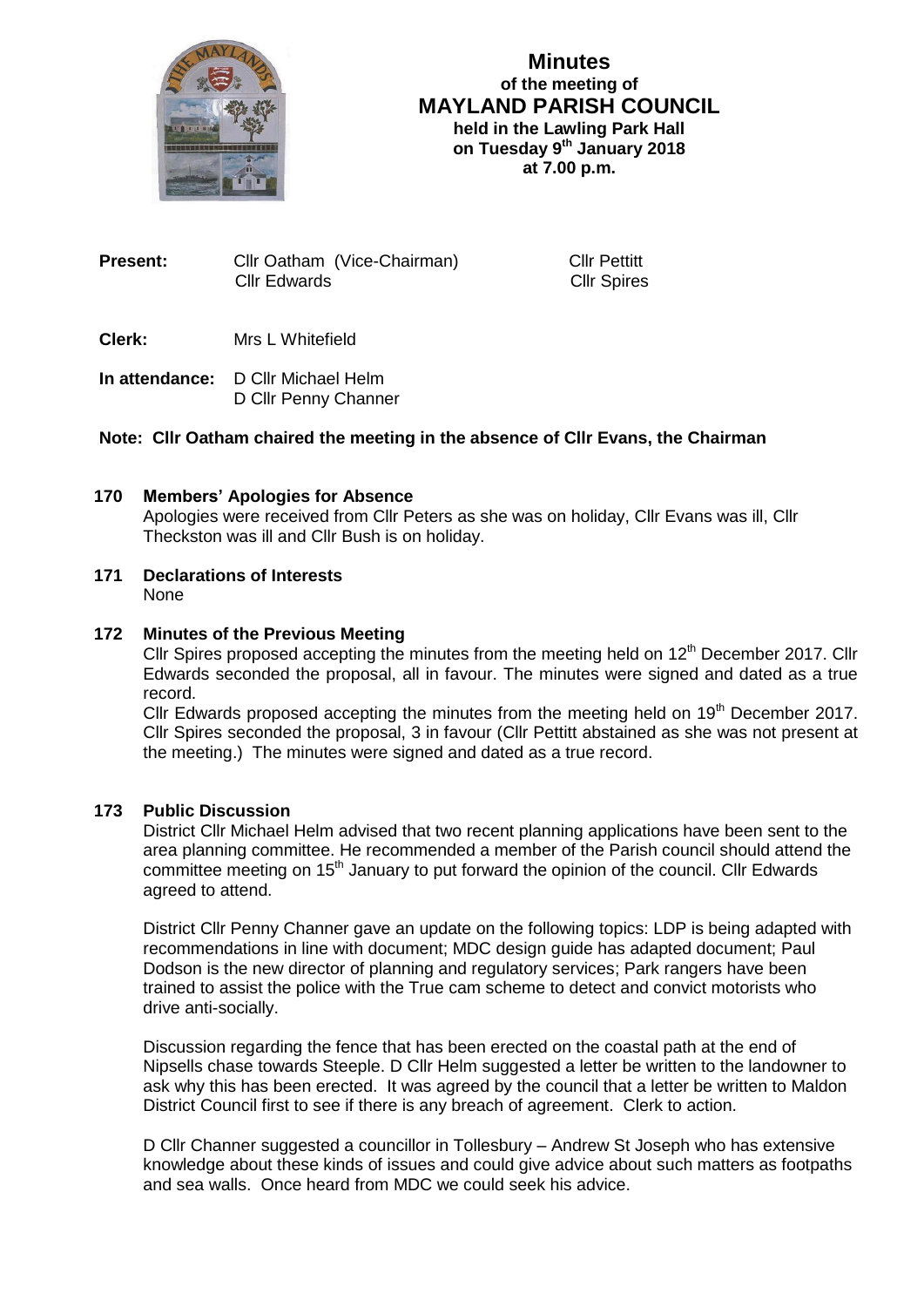Cllr Edwards expressed disappointment that the last publication of the Courier, did not mention Mayland as a stop off point. It was suggested that a councillor from MDC be asked to report the reasons for this.

Discussion regarding problems with dog fouling following prohibition order in Heybridge being denied. Could mean that MPC will not be able to push for rules to be enforced.

Discussion regarding MDC phone lines and how long the queues are and the service in general. D Cllr Channer informed that a new IT manager is looking into making it more efficient.

Discussion regarding planning for a new children's home in The Drive. Cllr Oatham asked for reasons behind this decision. D Cllr Channer supported this decision as there is a need for this facility. She advised there would be restrictions as to how many children there would be with regular inspections from Ofsted.

# **174 Councillor Vacancy**

Public Notice to advertise for the position of Parish Councillor will be posted on the notice board and advertised in the Mayland Mayl, MPC Website and the Mayland Information Group. Date of notice is  $22^{nd}$  January with closing date for applications  $8^{th}$  February. Cllr Oatham to ask All Seasons about possibility of having notice board outside their shop.

### **175 Planning**

The following applications were considered and comment to the Planning Authority agreed: -

### **FUL/MAL/17/01460 PP -06620299**

Proposed 3 bed dwelling house – chalet style on land adgacent to 104 Imperial Avenue, Mayland, Essex.

4 object, therefore the recommendation to MDC is the refusal of planning permission. The following reasons are given:-

- o The proposal is an overdevelopment of the site
- o The proposal will have a negative impact on the neighbouring properties.
- o The proposal would provide inadequate parking
- o The proposal is out of keeping with street scene

Clerk to request of ward members that this application is considered by the area planning committee.

### **HOUSE/MAL/17/01428 PP -06597186**

Front extension comprising entrance, gym/garage with mezzanine study at River Lodge 120 Imperial Avenue, Mayland, Essex.

4 object, therefore the recommendation to MDC is the refusal of planning permission. The following reasons are given:-

- $\circ$  The proposal is not in keeping with neighbouring properties
- o The proposal reduces off road parking spaces
- o The proposal reduces available light and has an impact on neighbouring properties
- o The proposal alters the original footprint.

Clerk to request of ward members that this application is considered by the area planning committee.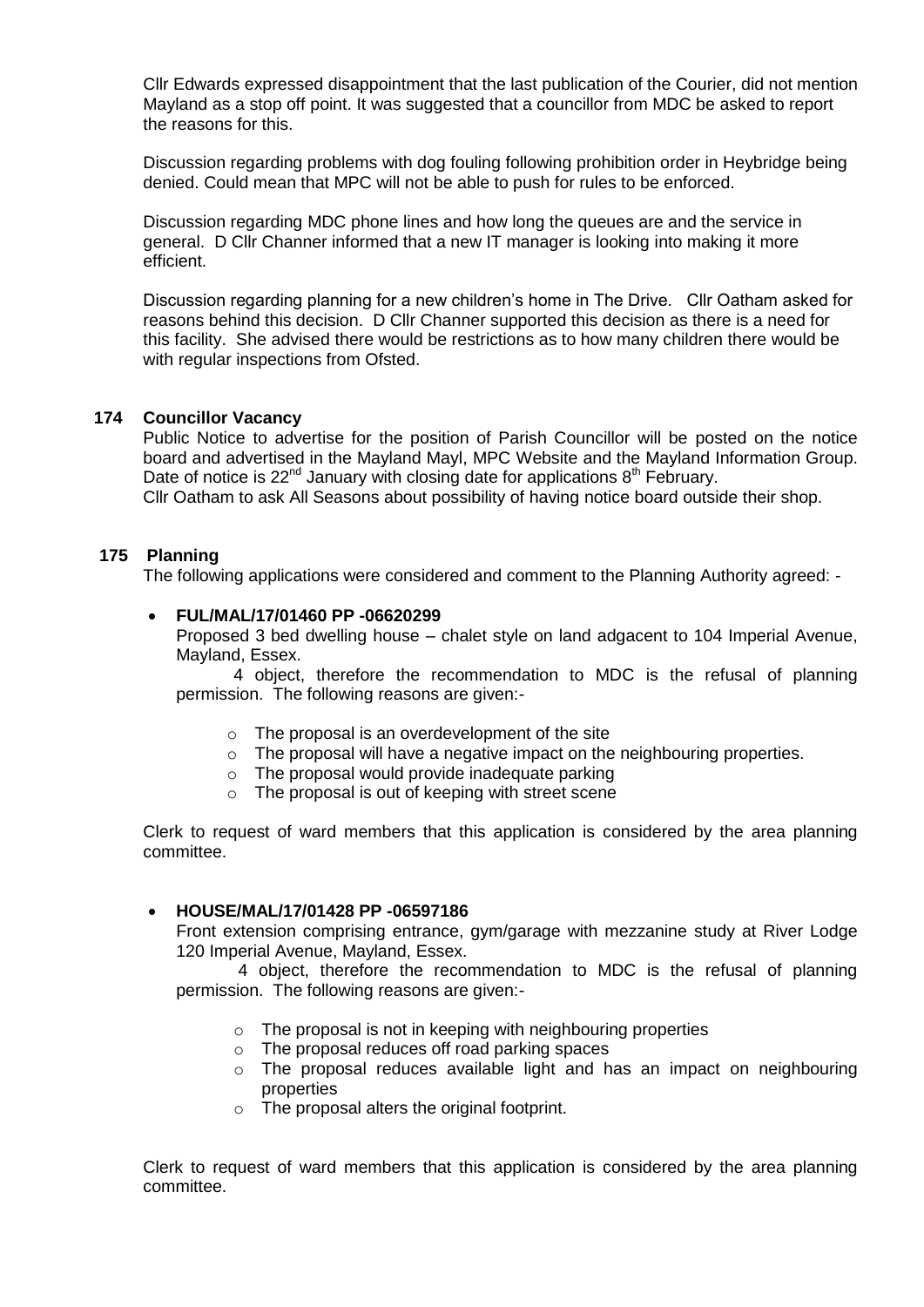The following decisions made by the local Planning Authority were noted: -

### **HOUSE/MAL/17/00617 (Appeal Ref: APP/X1545/D/17/3184914)**

 Proposed Loft conversion with front & rear dormers at 118 Nipsells Chase, Mayland, Essex. APPEAL DISMISSED - 3<sup>rd</sup> January 2018

### **PDE/MAL/17/01381**

Lounge room extension with a flat roof and central roof lantern light which would extend beyond the rear wall of the original house by 5.3m, height to the eaves would be 2.6m and the maximum height would be 3.5m 42 West Avenue, Mayland, Essex. CM3 6AF

# **PDE/MAL/17//01382**

Lounge room extension with a flat roof and central roof lantern light which would extend beyond the rear wall of the original house by 5.3m, height to the eaves would be 2.6m and the maximum height would be 3.5m

44 West Avenue, Mayland, Essex. CM3 6AF

Cllr Edwards volunteered to represent MPC at the Dengie 100 Group of Parish Councils to replace Debbie Gibson as she has now resigned. Meeting on  $17<sup>th</sup>$  January 7.30pm.

Area Planning committee meeting is to be held on  $15<sup>th</sup>$  January where the planning applications are discussed. Cllr Edwards volunteered to attend.

Discussion regarding MDC's decision to replace the Parish Trigger. Letters from other parishes have been sent to MDC sounding their opinions. It was decided for Mayland Parish Council to also write a letter about this. Clerk to action.

### **176 Finance**

Councillors received a list of all payments and receipts. The approved payments and receipts are listed below: -

# **TRANSFERS**

| <b>Date</b>     | <b>From</b>                    | To                                   | £         |
|-----------------|--------------------------------|--------------------------------------|-----------|
| 13-Dec-17       | Deposit Account                | <b>Community Account</b>             | 20,000.00 |
|                 |                                |                                      | 20,000.00 |
| <b>PAYMENTS</b> |                                |                                      |           |
| <b>Date</b>     | Payee                          | Service/supply                       | £ Gross   |
| 31-Dec-17       | <b>HMRC</b>                    | Tax & NI                             | 1,052.74  |
| 09-Jan-18       | Friends of Mayland School      | Deposit refund (to replace chq 4547) | 50.00     |
| 09-Jan-18       | Ahead4 Ltd                     | Remote labour charge                 | 15.00     |
| 09-Jan-18       | <b>Garry Bott</b>              | Groundwork for CCTV                  | 400.00    |
| 09-Jan-18       | <b>Maldon District Council</b> | <b>Park Rangers Services</b>         | 220.32    |
| 09-Jan-18       | <b>SLCC</b>                    | Membership fee for SLCC and ALCC     | 195.00    |
| 09-Jan-18       | <b>Barry King</b>              | Pro-forma for CCTV equipment         | 2,000.00  |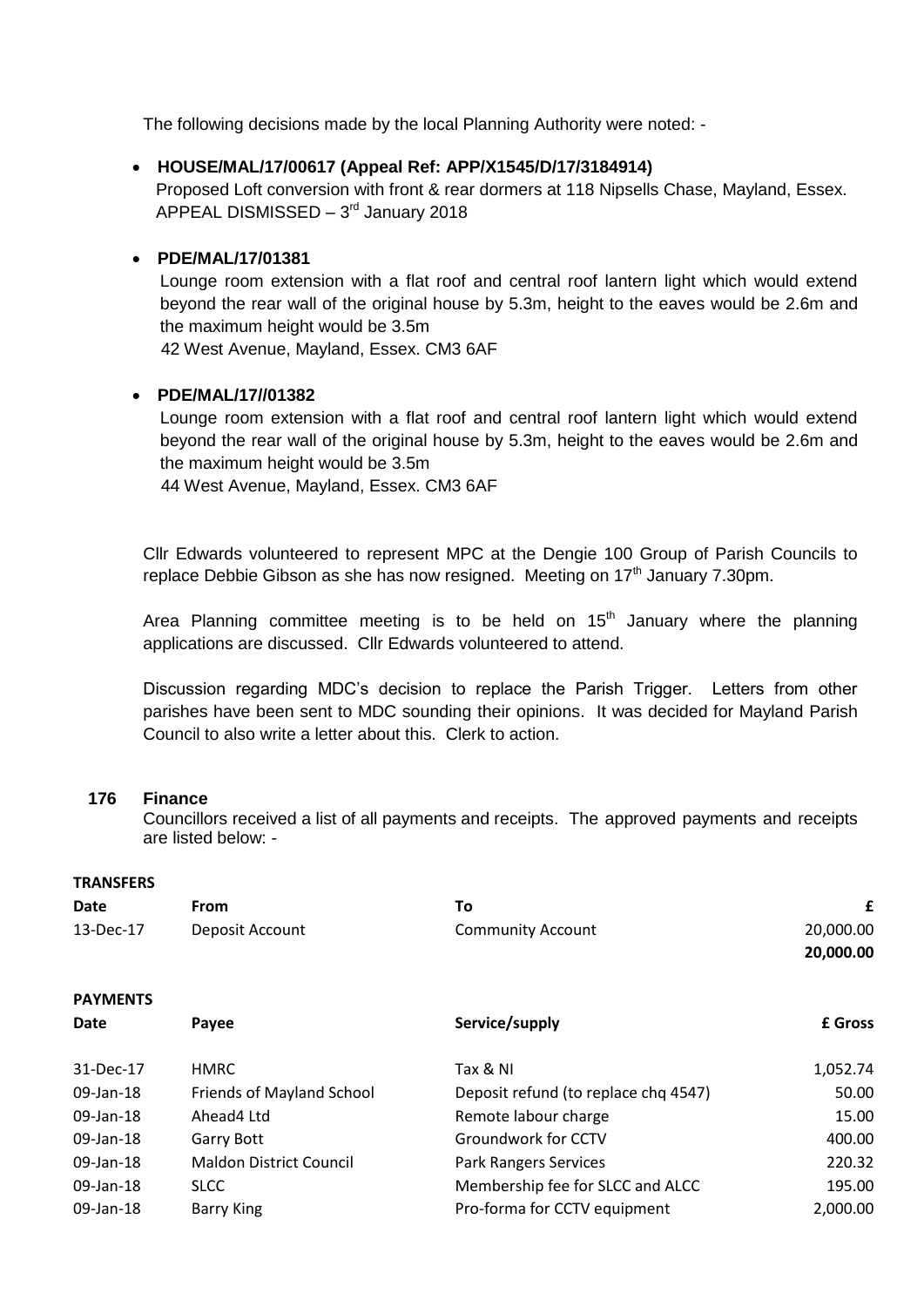| 09-Jan-18 | J & C's Party Pets Ltd | Hall deposit refund (Deduction for cleaning) | 25.00    |
|-----------|------------------------|----------------------------------------------|----------|
| 09-Jan-18 | MPC Staff              | Staff wages                                  | 2,066.68 |
|           |                        |                                              | 6,024.74 |
|           |                        |                                              |          |

### **RECEIPTS**

| 14-Dec-17 | Yvonne Lane            | Hall Hire 27/1/18 and Deposit | 82.00  |
|-----------|------------------------|-------------------------------|--------|
| 14-Dec-17 | D Down                 | Hall Hire 28/11 -8/12/17      | 32.00  |
| 03-Jan-18 | D Down                 | Hall Hire 12/12 - 15/12       | 16.00  |
| 03-Jan-18 | J & C's Party Pets Ltd | Hall Hire 28/12 & Deposit     | 114.00 |
|           |                        |                               | 244.00 |

#### **PETTY CASH**

| Date      | Payee            | Service/supply                   | £ Gross |
|-----------|------------------|----------------------------------|---------|
| 09-Nov-17 | All Seasons      | Plastic boxes for office         | 20.00   |
| 09-Nov-17 | <b>BT Mobile</b> | Charges on JO Mobile Phone       | 12.00   |
| 14-Nov-18 | All Seasons      | Glasses for kitchen              | 15.00   |
| 27-Nov-18 | Ebay             | Cable Printer Lead               | 1.49    |
| 27-Nov-18 | Makro            | <b>Cleaning products</b>         | 40.16   |
| 14-Dec-17 | J. Massenhove    | Voip phone payment for December  | 2.40    |
| 14-Dec-17 | Post Office      | <b>Stamps</b>                    | 17.56   |
| 16-Dec-17 | WH Smiths        | Staple Remover                   | 2.29    |
| 29-Dec-17 | Wickes           | Postcrete, Gloves, Sacks, Shovel | 35.15   |

Councillors received a list of all payments and receipts for January.

Cllr Oatham signed the cheques and Cllr Pettitt signed the bank statements and reconciliations. Verification of the bank reconciliations was noted**.**

The quarterly accounts were approved by the Council and signed by Cllr Oatham.

A letter of authority for Cllr Oatham to transfer funds from the Deposit account to the Community account was signed by Cllr Spires and had previously been signed by Cllr Evans.

# **177 Clerk's Report**

Clerk to action this next month

# **178 Lawling Park Committee** *including Bakersfield, Lawling Playing Field & Dog Walk Area* Councillors noted receipt of the draft minutes from the December LPC meeting.

- Bollard at Bakersfield needs to be replaced. Cllr Oatham suggested contacting Gary Bott. No reply from Maldon Fencing so Clerk to source another contractor.
- Clerk to contact contractor regarding light not working on the field
- New dodgeball class has enquired about possible use of the hall. Council suggested he attends next LPC meeting in January.
- Discussion about the Lawling car park gates. It was agreed that communication needs to be improved between MPC, school caretaker and Lynne (person who opens the gate) It was agreed that the car park would not be open during freezing weather and that possible signs need to be put up to advise this. Clerk to inquire from MDC what they advise.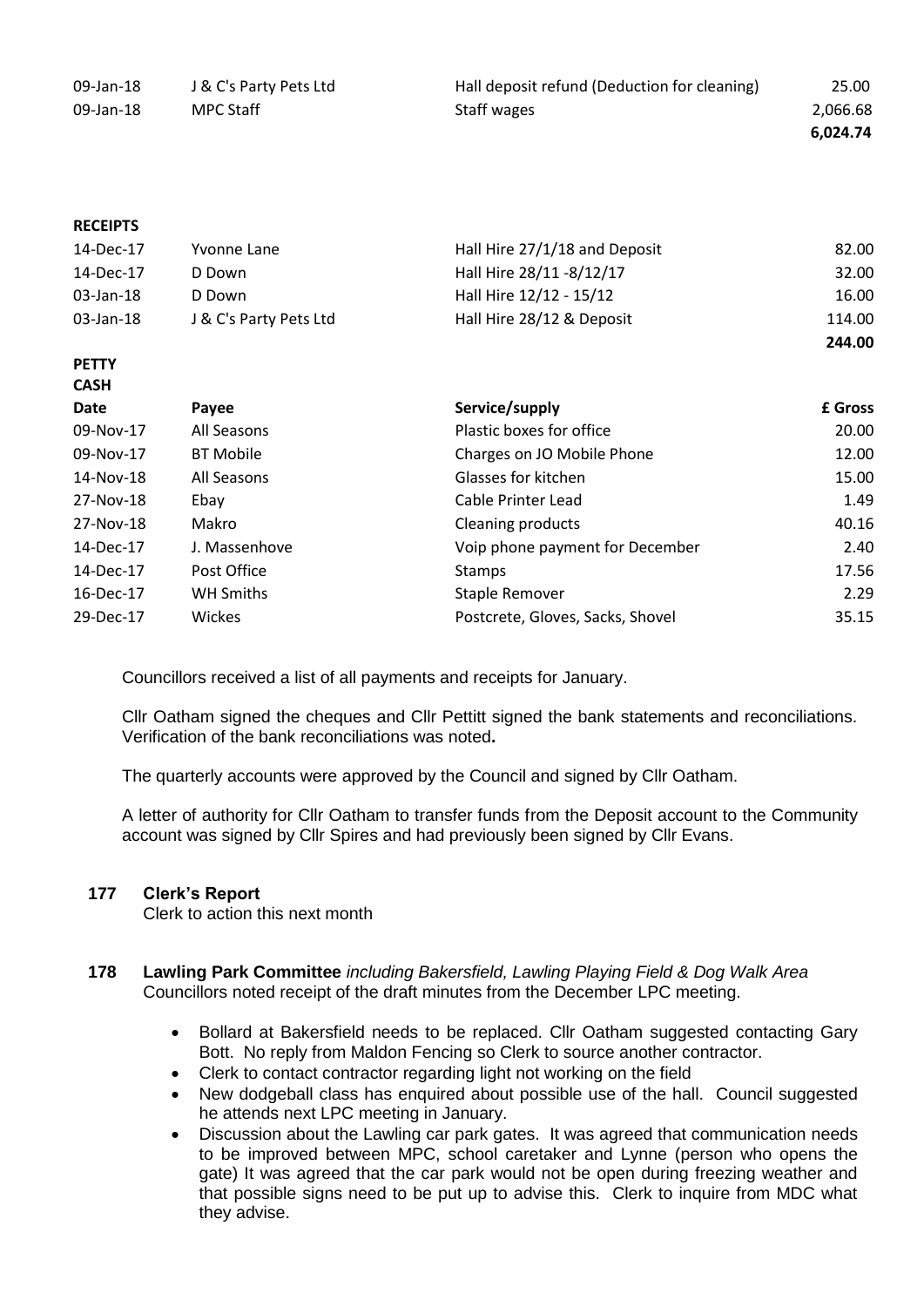- New children's dance group has enquired about holding a class on a Sunday morning. Council suggested she attends next LPC meeting in January.
- Cllr Spires has emailed the drama group to confirm bookings for this year but so far he has not had a response. Clerk to contact.

# **179 Neighbourhood Plan Committee**

 Councillors noted receipt of the draft minutes from the December NP meeting. Cllr Spires has sent out mapping instructions to all councillors. It was suggested they try and measure Lawling Park and compare answers to get used to using this facility.

### **180 Highways**

None

# **181 Parks & Open Spaces**

- Mayland Nature Reserve needs a maintenance plan as it is under council ownership. Suggestion to widen the paths in areas that are getting too narrow. To be added to next MPC agenda.
- Cllr Spires to source some benches for the new garden area.

# **182 Village Environment**

- Dog fouling problem along the sea wall. Clerk to report to Park Rangers at MDC and wait for report.
- Cllr Edwards to look at getting a village map showing areas of interest for the public.
- Discussion about alleyway in Katonia Avenue. Cllr Oatham thought this area was for the benefit of the residents; Cllr Spires suggested a garage was blocking the alley so no one could use it. Clerk to contact the Land registry to check if all is legal.
- A resident in Imperial Avenue contacted us about her neighbour selling goods outside their house and could the council intervene. It was noted that the council have no powers with these kinds of matters which will be passed on to the resident.

Cllr Pettitt left the meeting at 9.00pm

# **183 CCTV**

Cllr Oatham reported on progress of new CCTV system. Concrete pad has been completed and now awaiting CCTV equipment.

# **184 Office**

- Office furniture has been sourced and will be purchase once the new debit card has been received. Discussion about the kind of boardroom table needed. Minimum size is 2.2m to seat 10 people.
- Date discussed for sorting office files and cupboards. Suitable date is  $19<sup>th</sup>$  January at 12pm.
- Discussion regarding the fire alarm and monitoring requirements. The alternative to monitoring is to buy our own auto dialler at an approximate cost of £80 and then it would dial one of the councillors if it went off. If this was considered then the aerial might need to be re-sited so it is out of the loft space.
- The Clerk informed the council that the intercom is not working and Cllr Oatham agreed to look into this.